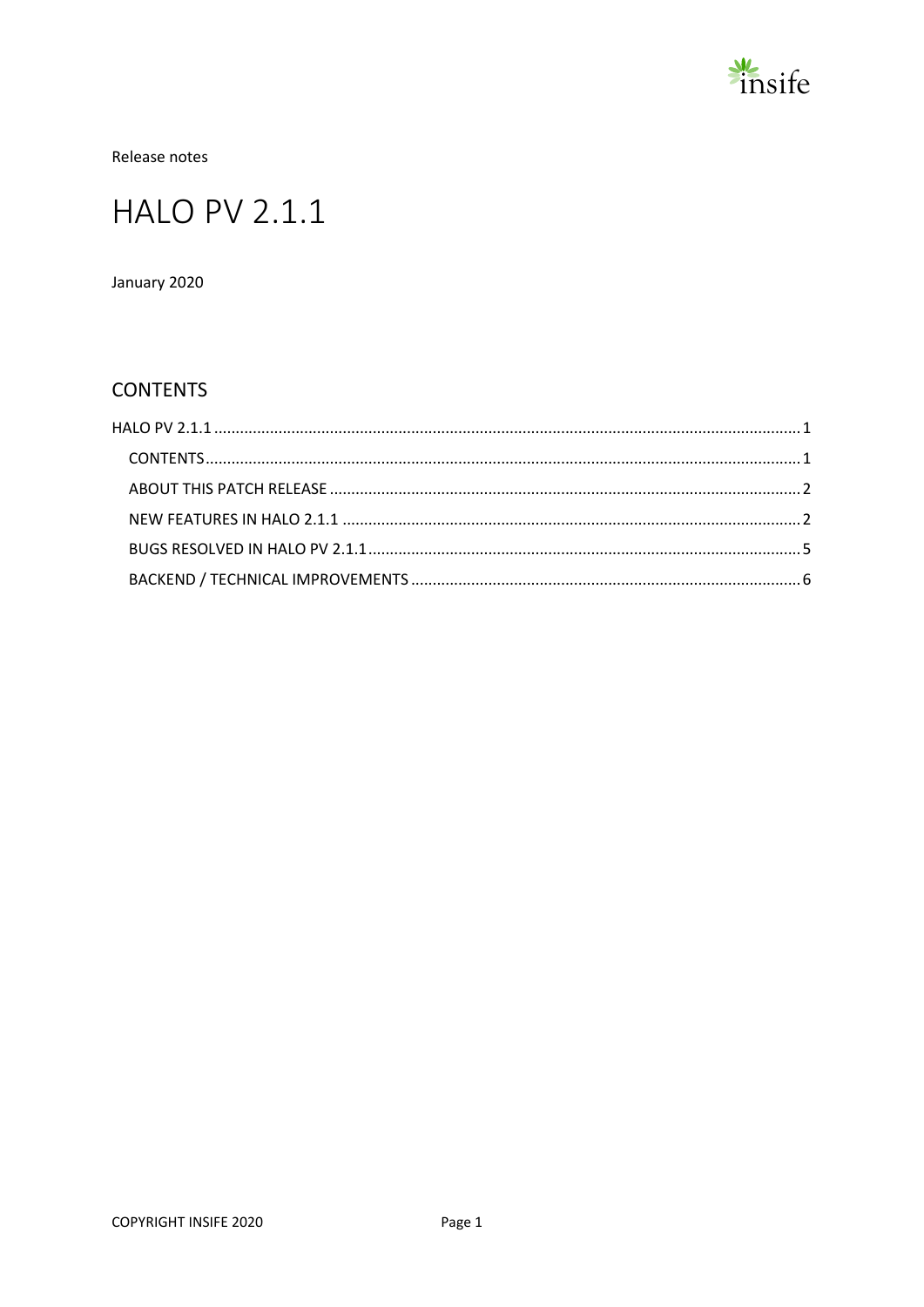

#### <span id="page-1-0"></span>ABOUT THIS PATCH RELEASE

HALO PV version 2.1.1 is a patch release.

Please contact [support@insife.com](mailto:support@insife.com) for the full release notes including impact assessments.

#### <span id="page-1-1"></span>NEW FEATURES IN HALO 2.1.1

| Area / Process / Group | <b>Title</b>                                                               | <b>Description</b>                                                                                                                                                                                                                                                                                                                                                                                                                                                                                                                                           |
|------------------------|----------------------------------------------------------------------------|--------------------------------------------------------------------------------------------------------------------------------------------------------------------------------------------------------------------------------------------------------------------------------------------------------------------------------------------------------------------------------------------------------------------------------------------------------------------------------------------------------------------------------------------------------------|
| <b>Programs</b>        | CHG-2.1-10 New<br>URL column on List<br>of programs                        | Add URL field to the "List of programs" standard<br>report                                                                                                                                                                                                                                                                                                                                                                                                                                                                                                   |
|                        |                                                                            | How to test:<br>Go to Tabular reports page. Select the "List of<br>programs" report and inspect the available<br>columns. The URL column should be available<br>and populated with the value of the URL field for<br>the selected records (if the column is not<br>available, it can be added from Actions ><br>Columns)                                                                                                                                                                                                                                     |
| <b>Attachments</b>     | CHG-2.1-11<br>Amazon S3<br>support in region<br>Frankfurt                  | S3 support using API proxy instead of direct S3<br>REST API connection - to support AWS regions<br>(i.e. Frankfurt) without support for the AWS R4<br>signature format. Using an AWS API Gateway<br>moves the signature logic to the API instead of<br>database and removes the need for custom AWS<br>signature functionality.<br>How to test:<br>1. Open a record (any) and click the attachment<br>icon ("Paperclip")<br>2. Verify that it is possible to:<br>- Create a subfolder<br>- Upload file(s)<br>- Delete a file<br>- Delete a folder (if empty) |
| <b>Tabular reports</b> | CHG-2.1-12 New<br><b>External Parties</b><br>column on List of<br>programs | List of programs tabular report column "External<br>parties" shows Data collection programs > Data<br>collections program form > External Parties ><br>SDEA. It would be more logic with a header called<br>SDEA and then adding a new column called<br>"External parties" with the actual party name.<br>The same change applies to the External Parties<br>form under the Data collection program child<br>form.                                                                                                                                           |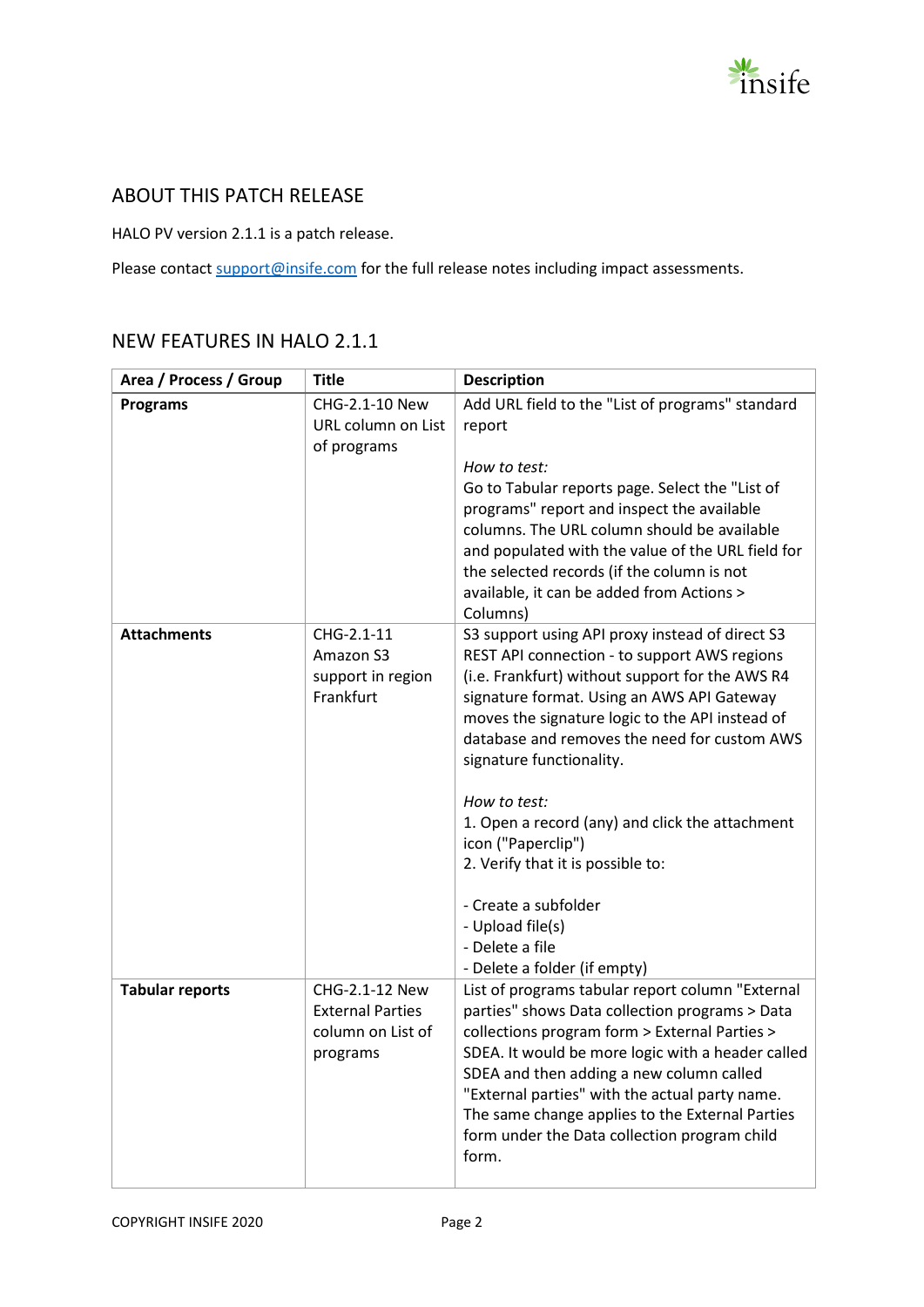

|                              |                        | How to test:                                                 |
|------------------------------|------------------------|--------------------------------------------------------------|
|                              |                        | 1. Open a Data collection program record                     |
|                              |                        | 2. Go to the External Partner tab                            |
|                              |                        | 3. Verify that the table with partners contains a            |
|                              |                        | column with the SDEA name as well as the name                |
|                              |                        | of the External Partner linked to the SDEA                   |
|                              |                        | 4. Go to the List of Programs tabular report                 |
|                              |                        | 5. Verify that the report contains both and SDEA             |
|                              |                        | column and an External Parties reference                     |
| <b>Data Loader</b>           | CHG-2.1-13 Data        | Generic data load capabilities for automatic load            |
|                              | loader                 | / update / deletion of records (i.e. products,               |
|                              |                        | studies, QMS documents). The data load feature               |
|                              |                        | must be available for authorized end users (as               |
|                              |                        | per configuration)                                           |
| <b>Attachments</b>           | CHG-2.1-14 PDF         | Merging of multiple, uploaded PDF files into one             |
| <b>Document generation</b>   | merging                | document (in addition to Word sub-templates                  |
|                              |                        | which allow merging of multiple Word                         |
|                              |                        | documents and subsequent PDF rendition)                      |
| <b>Scheduler</b>             | CHG-2.1-15 Child       | Generic Scheduler features for both single-record            |
|                              | record scheduling      | and dynamic workflow scheduling (workflow                    |
|                              |                        | restart on existing records) should include an               |
|                              |                        |                                                              |
|                              |                        | option to include child records (i.e. to cover               |
| <b>Notifications</b>         | CHG-2.1-17             | restart of a full PSMF including child annexes)              |
|                              |                        | It should be possible to configure custom filters            |
|                              | Custom<br>notification | (where-clauses) on all notification types, per               |
|                              | framework              | workflow task and recipient. The mail subject                |
|                              |                        | and message for each notification should be<br>configurable. |
|                              |                        |                                                              |
|                              |                        | How to test:                                                 |
|                              |                        | 1. Go to the workflow configuration and edit a               |
|                              |                        | task where a custom notification is desired                  |
|                              |                        | 2. Under the Notifications and Escalation tab,               |
|                              |                        | add a new notification in the Custom                         |
|                              |                        | notifications table - configure as relevant                  |
|                              |                        | 3. Create a new record within the workflow                   |
|                              |                        | created above and route through the workflow                 |
|                              |                        | tasks.                                                       |
|                              |                        | 4. Verify that notifications are send according to           |
|                              |                        | the configuration                                            |
| <b>Notifications</b>         | CHG-2.1-18             | It should be possible to configure custom                    |
|                              | Custom                 | notification texts per workflow task notification            |
|                              | notification texts     | type and recipient. See CHG-2.1.17 for details.              |
|                              |                        |                                                              |
| <b>Child forms (Customer</b> | CHG-2.1-20             | Addition of help texts on Organizational entities            |
| specific)                    | Organizational         | (Customer provided help text)                                |
|                              | entity help texts      |                                                              |
| <b>Field validations</b>     | CHG-2.1-23 New         | Add new form validation rules for the following              |
|                              | Form field             | fields.                                                      |
|                              | validations            |                                                              |
|                              |                        | Mandatory field validations (Data collection<br>programs):   |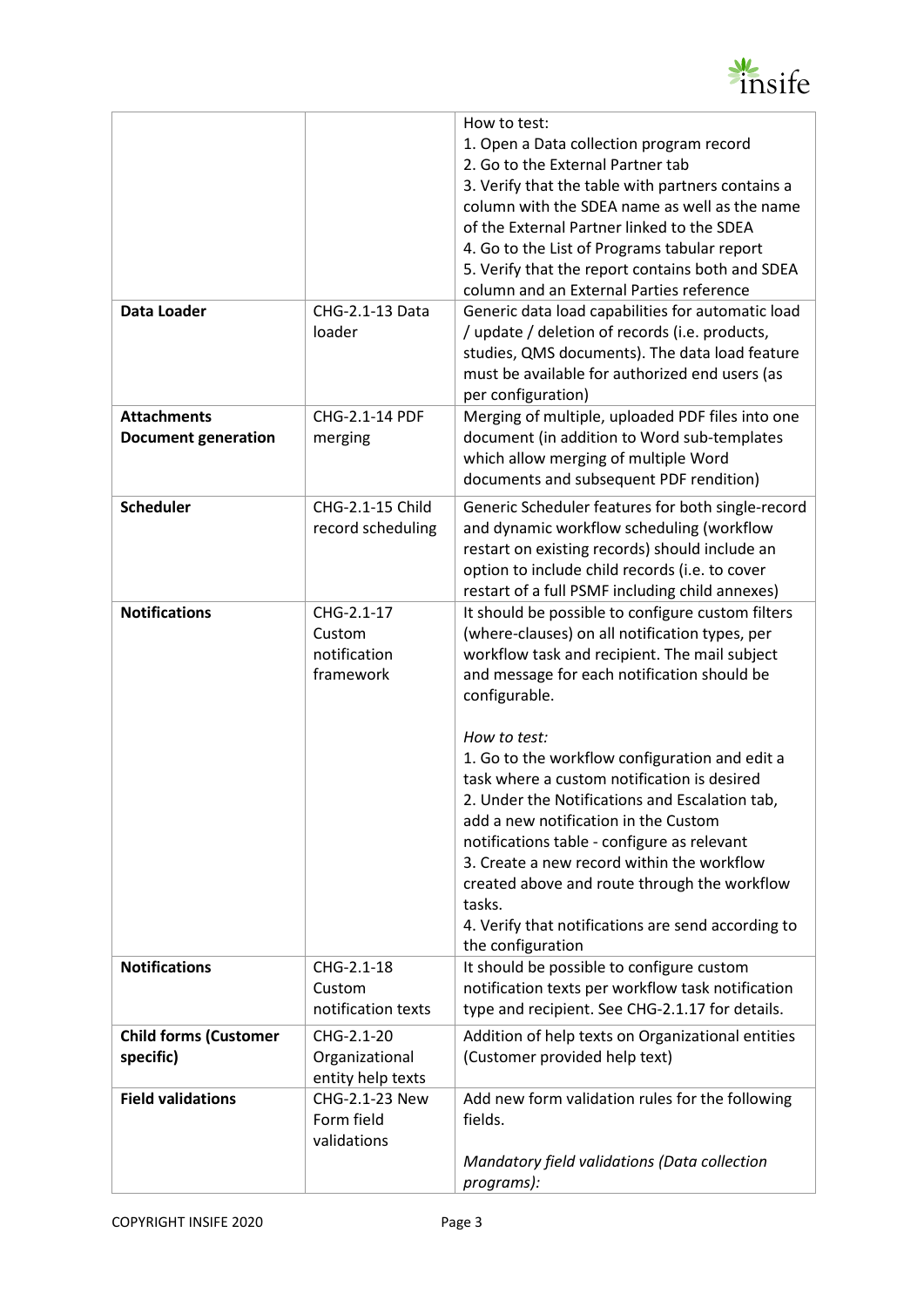

|                                              |                                                                              | Program name, Type, program objective, Will an<br>external party be involved who may receive<br>safety information?, Program contact, Start date,<br>either expected or actual end date (but not<br>both), External party information (see below)                                                                                                                                                                               |
|----------------------------------------------|------------------------------------------------------------------------------|---------------------------------------------------------------------------------------------------------------------------------------------------------------------------------------------------------------------------------------------------------------------------------------------------------------------------------------------------------------------------------------------------------------------------------|
|                                              |                                                                              | Other mandatory validations (Data collection<br>programs)<br>Start & end date of program:<br>It must not be possible to select an expected end<br>date prior to the start date;<br>It should not be possible to enter an actual end<br>date without first deleting the expected end date                                                                                                                                        |
|                                              |                                                                              | External partner: If creator of form has indicated,<br>in the DCP details form, that an external partner<br>will be used, it should not be possible to<br>save/continue with form until the External<br>parties tab has been completed with partner +<br><b>SDEA</b><br>Mandatory requirement intelligence fields:<br>Reporting required (yes/No) (OBS: The field has<br>different labels depending on the Requirement<br>type) |
|                                              |                                                                              | Mandatory Entities and agreements fields:<br>Roles must be mandatory (only available on<br><b>External Partners)</b>                                                                                                                                                                                                                                                                                                            |
|                                              |                                                                              | Other validations / default values<br>Auto-populate the Reviewed by field in the child<br>form for Review comments (Manual override is<br>possible). The Review comments action is<br>available on the Data Collection Program - QC<br>workflow.                                                                                                                                                                                |
| <b>Regulatory intelligence</b><br>child form | <b>CHG-2.1-25 ICSR</b><br>reporting rule child<br>form Field label<br>update | Devices, ICSRs: When choosing "local format", it<br>should be "followed up by CIOMS (drugs) or MIR<br>(Devices)?" and not "followed up by CIOMS" as<br>this is not possible for device cases (the label<br>should be dynamically adjusted based on the<br>type)                                                                                                                                                                 |
|                                              |                                                                              | How to test:<br>1. Create a new ICSR requirement record<br>2. In the Details form, select Local format in the<br>format drop-down<br>3. Verify that the "Follow up by " field has a<br>dynamic label depending on the record type:<br>- For Device rules, the label is "Follow up by MIR<br>report"                                                                                                                             |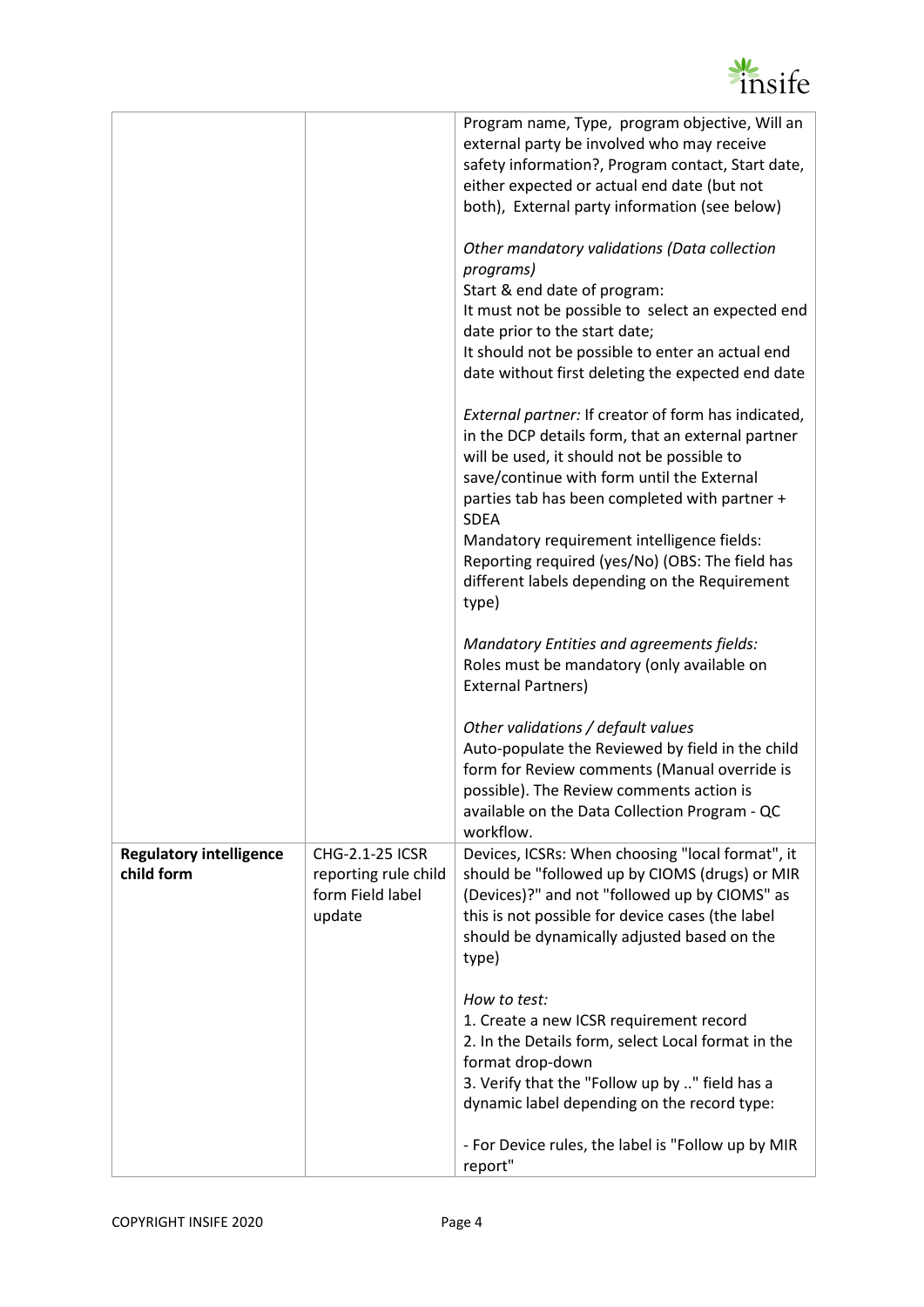

|                                                         |                                                                  | - For Drug rules, the label is "Follow up by CIOMS<br>I report"                                                                                                                                                                                                                                                                                                                                                                                                                   |
|---------------------------------------------------------|------------------------------------------------------------------|-----------------------------------------------------------------------------------------------------------------------------------------------------------------------------------------------------------------------------------------------------------------------------------------------------------------------------------------------------------------------------------------------------------------------------------------------------------------------------------|
| <b>Tabular reports</b><br>(Requirement<br>intelligence) | CHG-2.1-26<br>Tabular reports<br>default entity<br>filters       | The Entity filter should - per default - be set to<br>the current user's organization. It should be<br>possible to change the default / remove the filter<br>manually.<br>How to test:<br>1. Go to Tabular reports page<br>2. Verify that the organizational entity filter is<br>preset to the current user's organization when<br>entering the following reports: Non-expedited<br>reporting requirements overview and Audit<br>Partner Report / All organizational entities and |
|                                                         |                                                                  | agreements<br>3. Verify that the filter can be cleared /<br>overwritten                                                                                                                                                                                                                                                                                                                                                                                                           |
| <b>Workflow</b>                                         | CHG-2.1-27<br>Workflow task<br>default timeline<br>configuration | It should be possible to disable timelines on<br>workflows (specific enquiry to remove this on the<br>reg. Intelligence workflow) - i.e. when not<br>specifying timelines on a workflow task step, no<br>due date should be set                                                                                                                                                                                                                                                   |

#### <span id="page-4-0"></span>BUGS RESOLVED IN HALO PV 2.1.1

| Area / Process / Group | <b>Title</b>                                               | <b>Description</b>                                                                                                                                                                                                                                                     |
|------------------------|------------------------------------------------------------|------------------------------------------------------------------------------------------------------------------------------------------------------------------------------------------------------------------------------------------------------------------------|
| <b>Audit log</b>       | 2.1.0.4-03 Cross<br>table audit                            | Role of External Party (in Program) (cross table) is<br>not audited (the role is audited correctly on the<br>SDEA form itself, but should also be captured as<br>part of Program forms where the SDEA is<br>selected - together with the selected SDEA<br>reference)   |
|                        |                                                            | How to reproduce/test:<br>1. Create a new Data collection program record<br>2. Open the child form and select that External<br>parties are involved<br>3. Select or change an external party in the table<br><i>Expected:</i> the selected party is added to the audit |
| <b>Audit log</b>       | 2.1.0.4-06 Audit of<br>current revision<br>label and value | log of the program record<br>The audit logging of the Current revision record<br>property is not intuitive - i.e. it should be made<br>more obvious in the audit log when a record goes<br>from current to non-current.                                                |